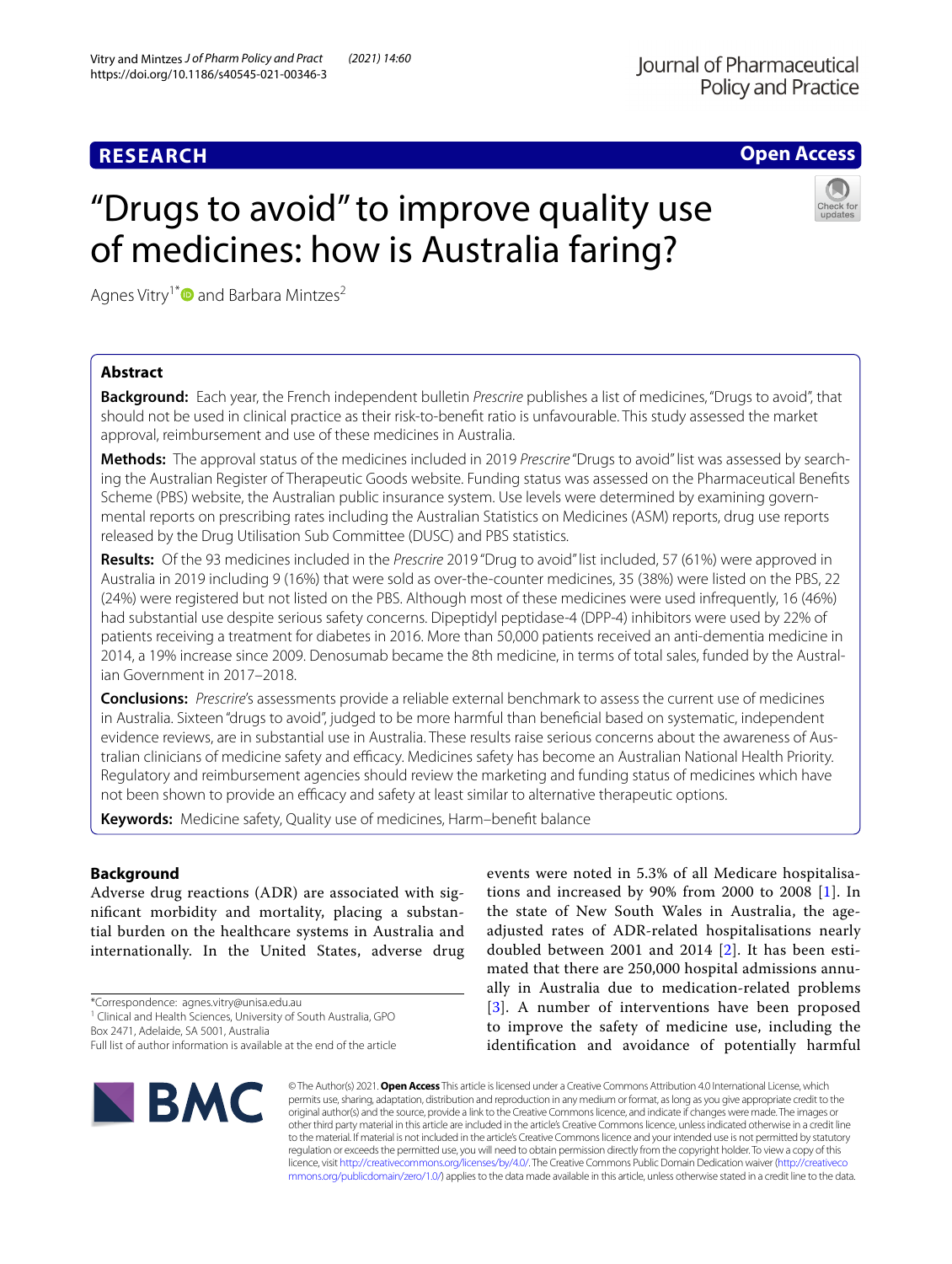medicines, or medicines with a poor harm–beneft balance, when safer alternative treatments are available. Although a number of tools have been developed to identify inappropriate medications [[4\]](#page-7-3) such as the Beers criteria or the STOPP/START criteria [[5](#page-7-4)], most tools target inappropriate use in population subgroups such as older people or focus on specifc drug classes such as anticholinergic drugs.

In this context, the approach proposed by *Prescrire* is unique as it proposes a list of "Drugs to avoid" by everyone. *Prescrire* is a French journal which has assessed the value of new medicines marketed in Europe and in France since 1981. It is exclusively fnanced through subscriptions and does not accept advertising or other external fnancial support. All *Prescrire* reviews are undertaken by trained healthcare professionals totally free from conficts interests and are based on a comprehensive search of peer-reviewed literature and regulatory assessment reports. These reviews are then peer-reviewed by an extensive network of external reviewers  $[6]$  $[6]$ . The quality and thoroughness of *Prescrire*'s assessments are well recognised not only in France but internationally and their fndings are used in international studies [[7\]](#page-7-6).

The conclusions of *Prescrire's* assessments sometimes difer from those reached by regulatory authorities such as the European Medicines Agency due to *Prescrire'*s focus on clinical benefts and harms. Concerns have been raised that a signifcant proportion of medicines are introduced to the market in the absence of any proof of tangible clinical benefit for patients  $[8-11]$  $[8-11]$  $[8-11]$ . Current regulatory evidence standards allow the use of unvalidated surrogate markers for efficacy in marketing applications. Regulatory approvals may be based on biased or non-comparative clinical trials and speedier approval processes that do not provide sufficient time to assess medicines rigorously [\[12](#page-7-9)]. Regulatory approvals are not regularly reviewed when new evidence or better alternative treatments become available. Furthermore, there is no universally accepted standard for what constitutes a favourable harm–beneft balance, i.e. the threshold at which benefts such as prevention of cardiovascular disease or pain reduction outweigh harm from severe adverse effects. This is reflected in differences between regulators in drug safety withdrawal decisions  $[12]$  $[12]$ . There can also be diferences in judgments about the amount of evidence needed and extent of uncertainty, and *Prescrire*'s conclusions may difer from those reached by regulators when it judges that patients' interests are better served by a more thorough evaluation and more robust efficacy data, including in more diverse patient populations, refecting the range of patients who will use the medicine in clinical care. *Prescrire* also values the safety of patients highly, and consistently recommends against

use of medicines with no established effectiveness advantage over alternative treatments but a higher risk of harm.

Based on these reviews, each year *Prescrire* publishes a list of "Drugs to avoid" that are considered to be more harmful than beneficial. These are medicines with adverse efects that outweigh benefts, older medicines that have been superseded by medicines with a better harm–beneft balance, new medicines that are less efective or more harmful than existing alternatives, and medicines without proven efficacy but which may expose people to serious adverse effects  $[13]$  $[13]$  $[13]$ . The aim of this list is to provide a simple-to-use tool for clinicians that helps them to avoid unnecessarily hazardous prescriptions.

In this study, we have assessed how medicines included in *Prescrire*'s 2019 list of "Drugs to Avoid" are approved, publicly reimbursed, and prescribed in Australia. In Australia, use of medicines is regulated by the Therapeutics Goods Administration (TGA) that assesses their risks and benefts, based on evidence standards similar to those of other regulatory authorities such as the European Medicines Agency. As in Europe and the United States, only a minority of new medicines approved in Australia have been shown to have added therapeutic value as compared to existing treatments [\[14](#page-7-11)]. Medicines approved by the TGA are then evaluated for funding on the Pharmaceutical Benefts Scheme (PBS), Australia's public insurance system, based on their efficacy, safety and cost-efectiveness compared to the existing standard of care. The PBS covers medicines that are used in the community (outpatient care) as well as in private hospitals. Public hospitals have separate dedicated funding for most medicines, with the exception of high-cost medicines, which are covered by the PBS.

### **Methods**

*Prescrire*'s 2019 list of "Drugs to avoid" covers medicines and indications approved in the European Union or in France, for which *Prescrire* published detailed evaluations over a 9-year period, from  $2010$  to  $2018$   $[13]$  $[13]$  $[13]$ . This includes re-evaluations when substantial new evidence on efficacy or adverse effects became available.

Whether medicines included in 2019 *Prescrire* "Drugs to avoid" list were approved in Australia and their prescription-only or over-the-counter (OTC) status, were assessed by searching the Australian Register of Therapeutic Goods (ARTG) on the TGA website [[15\]](#page-7-12) for the active ingredients and the same indications and formulations. Funding status on the Pharmaceutical Benefts Scheme (PBS) was assessed by searching the PBS website [[16](#page-8-0)]. For prescription-only medicines reimbursed by the PBS, use levels were based on reports of annual prescribing rates under the PBS and the Repatriation Pharmaceutical Benefts Scheme (RPBS, subsidisation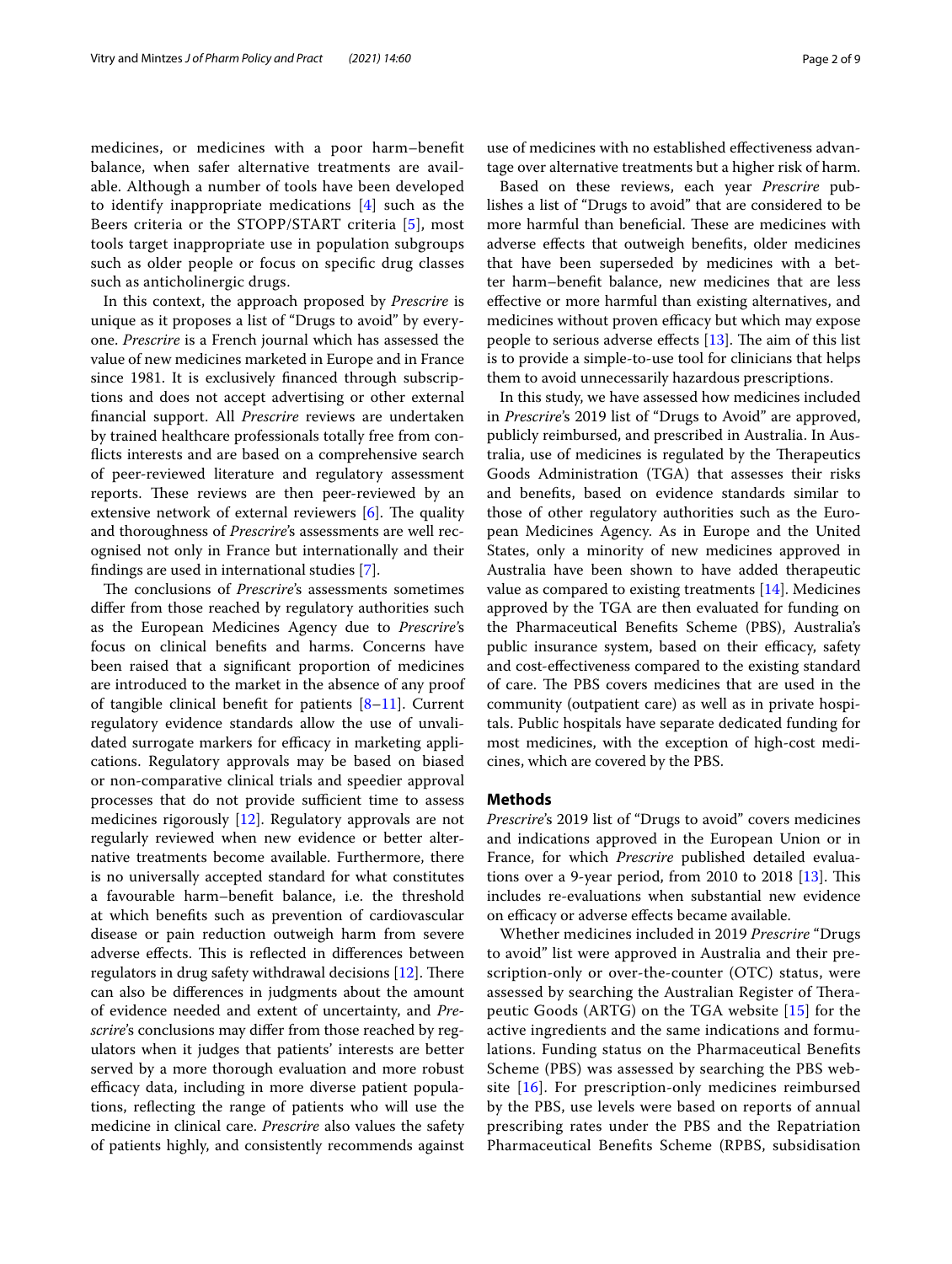of medicines for eligible veterans and dependants). We used 2015 data, as this was the latest Australian Statistics on Medicines (ASM) report available in May 2019, and includes data on subsidised and unsubsidised prescription medicine use expressed in Defned Daily Dose (DDD)s /1000 population/day [\[17\]](#page-8-1). Additionally, for classes of medicines (e.g. diabetes medicines, antidepressants, non-steroidal anti-infammatory drugs), we expressed their usage as a percentage of total use for the class. Therapeutic classes were considered at the relevant level of the Anatomical Therapeutic Chemical Classifcation system, e.g. at the frst level for all medicines used for the cardiovascular system (cardiology) or at the second level, drugs used for diabetes (diabetes). When available, we complemented these data with information included in the Drug Utilisation Sub Committee (DUSC) of the Pharmaceutical Benefts Advisory Committee (PBAC) drug use reports. These reports use a variety of measures to represent comparative drug usage over time [[18](#page-8-2)]. Substantial rate of use was defned as use of around 10% or above within a specifc therapeutic class, as expressed either in DDDs/ DDD)s/1000 population/day or % of patients treated.

#### **Results**

*Prescrire* 2019 "Drug to avoid" list included 93 medicines that were assessed to be more harmful than benefcial for all indications approved in France or the European Union (nintedanib was mentioned separately for two indications, lung cancer and idiopathic pulmonary fbrosis, but is counted as a single medicine). In April 2019, 57 (61%) of these medicines were registered in Australia, 35 (38%) were listed on the PBS (Table [1\)](#page-3-0), 22 (24%) were registered but not listed on the PBS (Table [2\)](#page-5-0), 36 (39%) were not registered in Australia and 9 (16%) of these 57 were also sold as OTC medicines. Sixteen medicines had substantial rates of use. Of all patients receiving treatment for diabetes in 2016, 22% were using dipeptidyl peptidase-4 (DPP-4) inhibitors [\[19\]](#page-8-3). In 2014, 52,012 patients were dispensed an anti-dementia medicine, which *Prescrire* had recommended to avoid due to transient, small benefts and a serious potential for harm [\[20](#page-8-4)]. In 2015, four of the antidepressants included in *Prescrire* list, citalopram, escitalopram, venlafaxine and duloxetine accounted for 44% (42.2 DDD/1000 population/day) of use of new antidepressants in Australia [[17\]](#page-8-1). Denosumab was ranked the 8th drug in Australia in PBS spending in 2017–2018, with 648,197 prescriptions, a 24% increase compared to 2016– 2017 [[21](#page-8-5)], with most new osteoporosis patients initiated on this drug [\[22](#page-8-6)]. *Prescrire* had highlighted limited efficacy evidence and serious adverse efects linked both to its efects on bone metabolism and the immune system.

#### **Discussion**

The results show that 35 medicines included in the *Prescrire* 2019 "Drug to avoid" list are listed on the PBS including 16 medicines (46%) with substantial use: the fve DPP-4 inhibitors for diabetes, four medicines indicated in the treatment of Alzheimer's disease, four antidepressants, denosumab in osteoporosis, olmesartan and celecoxib.

DPP-4 inhibitors are recommended for use as second- or third-line treatment for type 2 diabetes in several international guidelines and in Australian guidelines [[25\]](#page-8-7). However, DPP-4 inhibitors only provide a modest decrease in glycated haemoglobin without evidence of benefts on complications of diabetes, including cardiovascular outcomes, demonstrated in randomised clinical trials. DPP-4 inhibitors can cause severe adverse efects such as hypersensitivity reactions (Stevens–Johnson syndrome, anaphylaxis, bullous pemphigoid), infections, pancreatitis or intestinal obstruction. Despite these concerns, DPP-4 inhibitors are used widely in Australia and in other industrialised countries. In 2016, DPP-4 inhibitors were the most common second‐line drug (43% prescriptions) in England [[26\]](#page-8-8) and represented 20% of adjunctive treatment post-metformin initiation in the United States [\[27](#page-8-9)]. Several factors may explain diferences in rates of uptake of new diabetes medicines between countries including variations in local clinical guidelines, economic considerations [[28\]](#page-8-10) and promotional campaigns by pharmaceutical companies, including industry payments to health professionals [[29,](#page-8-11) [30\]](#page-8-12). Most importantly, demonstration of beneft with regard to improved glucose control, a surrogate outcome, remains the principal clinical outcome required by regulatory authorities for approval of diabetes medicines [[31\]](#page-8-13). New safety signals may lead to measures to mitigate risks, such as updating the product information and/or issuing safety warnings, but they very rarely lead to market withdrawal [[32\]](#page-8-14).

The four drugs marketed for Alzheimer's disease including three cholinesterase inhibitors (donepezil, galantamine, rivastigmine) and memantine have transient and limited efficacy  $[33]$ . In Australia, DUSC expressed concerns with the increasing use of these medicines (19% increase between 2009 and 2014), in particular their use for long periods of time or in combination with other anticholinergic medicines [\[20\]](#page-8-4). Cholinesterase inhibitors and memantine are the medications most often used in reported adverse drug reactions in people with dementia [[34\]](#page-8-16). In 2016, the French regulatory authority decided to remove these medicines from the list of reimbursable products given the absence of demonstrated efectiveness, and their negative safety profle [\[33](#page-8-15)]. A guideline has been released in Australia to help with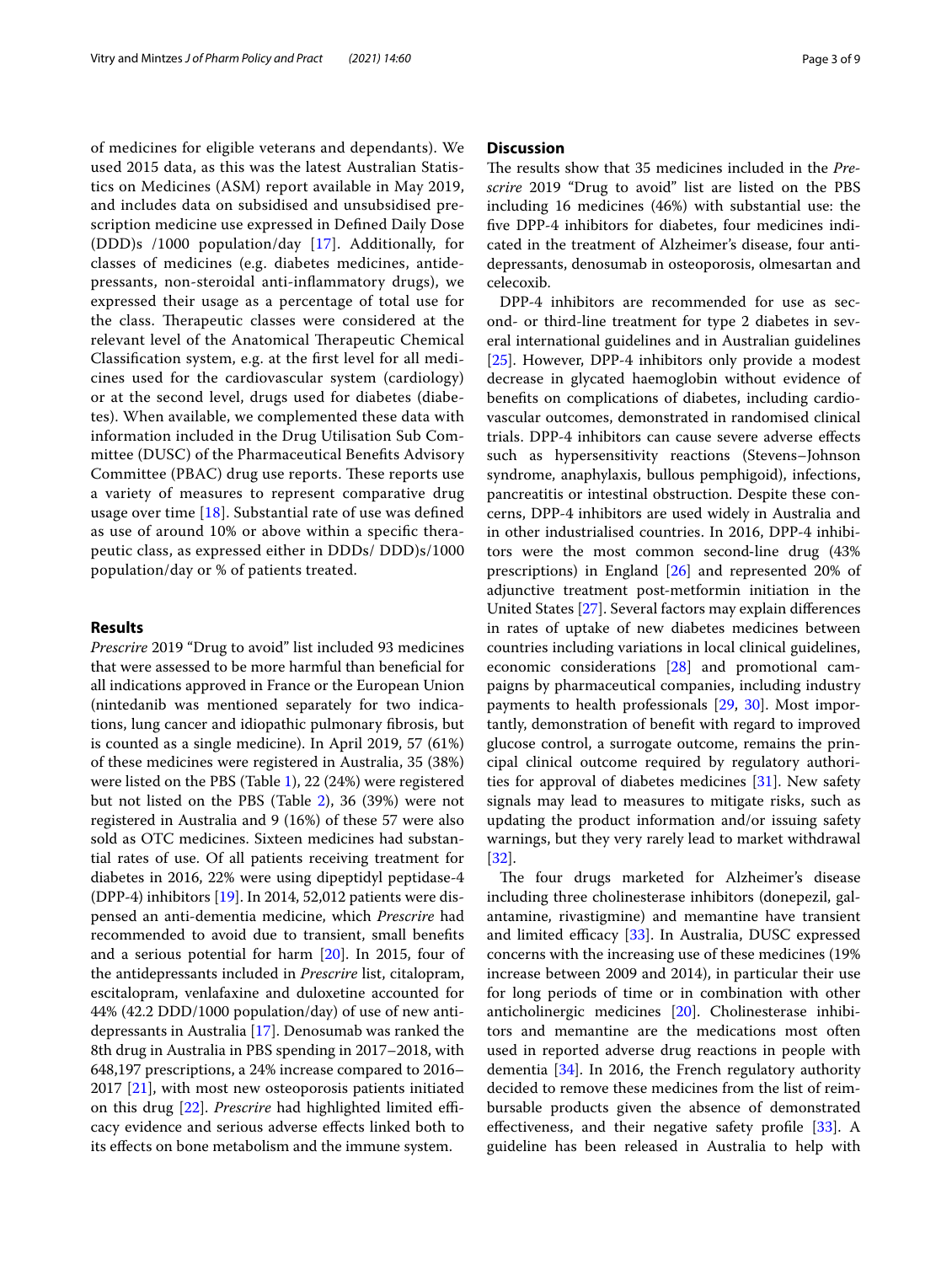|                     | isted on the PBS<br>Table 1 "Drugs to avoid" marketed in Australia and                                             |                                                                                                                                                                                                                                                                                                                                       |                                                                                                                                                                                                                                                                                                                                            |
|---------------------|--------------------------------------------------------------------------------------------------------------------|---------------------------------------------------------------------------------------------------------------------------------------------------------------------------------------------------------------------------------------------------------------------------------------------------------------------------------------|--------------------------------------------------------------------------------------------------------------------------------------------------------------------------------------------------------------------------------------------------------------------------------------------------------------------------------------------|
| Therapeutic area    | "Drugs to avoid" listed on PBS                                                                                     | Reasons to avoid                                                                                                                                                                                                                                                                                                                      | Rates of use (DDD/1000 population/day in 2015 unless<br>otherwise indicated)                                                                                                                                                                                                                                                               |
| Cardiology          | with hydrochloro-<br>Olmesartan (alone or in combination<br>thiazide or amlodipine)                                | No more effective than other sartans but can cause<br>severe sprue-like enteropathy [23, 24]                                                                                                                                                                                                                                          | 11.60                                                                                                                                                                                                                                                                                                                                      |
|                     | Fenofibrate                                                                                                        | No proven efficacy, cutaneous, haematological and renal<br>adverse effects                                                                                                                                                                                                                                                            | 7.14                                                                                                                                                                                                                                                                                                                                       |
|                     | Ivabradine                                                                                                         | disorders (including myocardial infarction), potentially<br>and heart failure, visual disturbances, cardiovascular<br>severe bradycardia and other cardiac arrhythmias<br>Lack of benefit other than symptomatic for angina                                                                                                           | 0.17                                                                                                                                                                                                                                                                                                                                       |
|                     | Nicorandil                                                                                                         | Lack of benefit other than symptomatic for angina and<br>heart failure, risk of severe AE                                                                                                                                                                                                                                             | 0.01                                                                                                                                                                                                                                                                                                                                       |
| <b>Diabetes</b>     | Dipeptidyl peptidase-4 inhibitors (DPP-4): alogliptin,<br>Idagliptin<br>linagliptin, saxagliptin, sitagliptin, vil | Efficacy on diabetes complications has not been demon-<br>bullous pemphigoid), infections, pancreatitis, intestinal<br>strated, risk of severe adverse effects: hypersensitivity<br>reactions (Stevens-Johnson syndrome, anaphylaxis,<br>obstruction                                                                                  | use has doubled since 2012 and became the third most<br>n July 2016, around 208,000 people were taking a gliptin,<br>i.e. 22% of all patients treated for diabetes [19]. Gliptin<br>common treatment (alone or in combination) in 2016<br>Vildagliptin 1.20<br>Saxagliptin 0.57<br>Linagliptin 1.15<br>Sitagliptin 3.99<br>Alogliptin 0.03 |
|                     | Pioglitazone                                                                                                       | Risk of heart failure, bone fractures and bladder cancer                                                                                                                                                                                                                                                                              | 0.60                                                                                                                                                                                                                                                                                                                                       |
| Alzheimer's disease | Cholinesterase inhibitors (donepezil, galantamine, riv-<br>astigmine), memantine                                   | Transient and small benefit, risk of serious adverse effects<br>and cardiac adverse effects with the three cholinester-<br>and interactions including digestive, neuropsychiatric<br>ase inhibitors                                                                                                                                   | In 2014, 52,012 patients were dispensed an anti-dementia<br>for over 6 months: around 70% taking acetylcholinester-<br>drug, a 19% increase since 2009 [20]. Most were treated<br>ase inhibitor and 64% of people on memantine<br>Galantamine 0.28<br>Rivastigmine 0.17<br>Memantine 0.12<br>Donepezil 1.23                                |
| Multiple sclerosis  | Alemtuzumab                                                                                                        | Risk of infusion-related reactions, infections, autoimmune<br>disorders                                                                                                                                                                                                                                                               | 0.02                                                                                                                                                                                                                                                                                                                                       |
|                     | Natalizumab                                                                                                        | Risk of progressive multifocal leucoencephalopathy, seri-<br>ous hypersensitivity reactions, liver damage                                                                                                                                                                                                                             | 0.09                                                                                                                                                                                                                                                                                                                                       |
|                     | Teriflunomide                                                                                                      | nfections, liver damage, peripheral neuropathy                                                                                                                                                                                                                                                                                        | 0.03                                                                                                                                                                                                                                                                                                                                       |
| Depression          | venlafaxine<br>Citalopram, duloxetine, escitalopram,                                                               | QT prolongation and torsades de pointes with citalopram<br>Stevens-Johnson syndrome with duloxetine, risk of car-<br>and escitalopram, risk of cardiac disorders hepatitis and<br>diac disorders (hypertension, tachycardia, arrhythmias,<br>severe cutaneous hypersensitivity reactions such as<br>QT prolongation) with venlafaxine | etine represented 44% (42.2 DDD/1000 population/day)<br>In 2015, citalopram, escitalopram, venlafaxine and dulox-<br>of use of SSR/SNRI antidepressants in Australia [17]<br>Escitalopram 18.30<br>venlafaxine 12.06<br>Citalopram 6.89<br>Duloxetine 4.94                                                                                 |
| Respiratory         | Pholcodine                                                                                                         | Antitussive that may cause sensitisation to neuromuscu-<br>lar blocking agents used in general anaesthesia                                                                                                                                                                                                                            | NA_OTC                                                                                                                                                                                                                                                                                                                                     |

<span id="page-3-0"></span>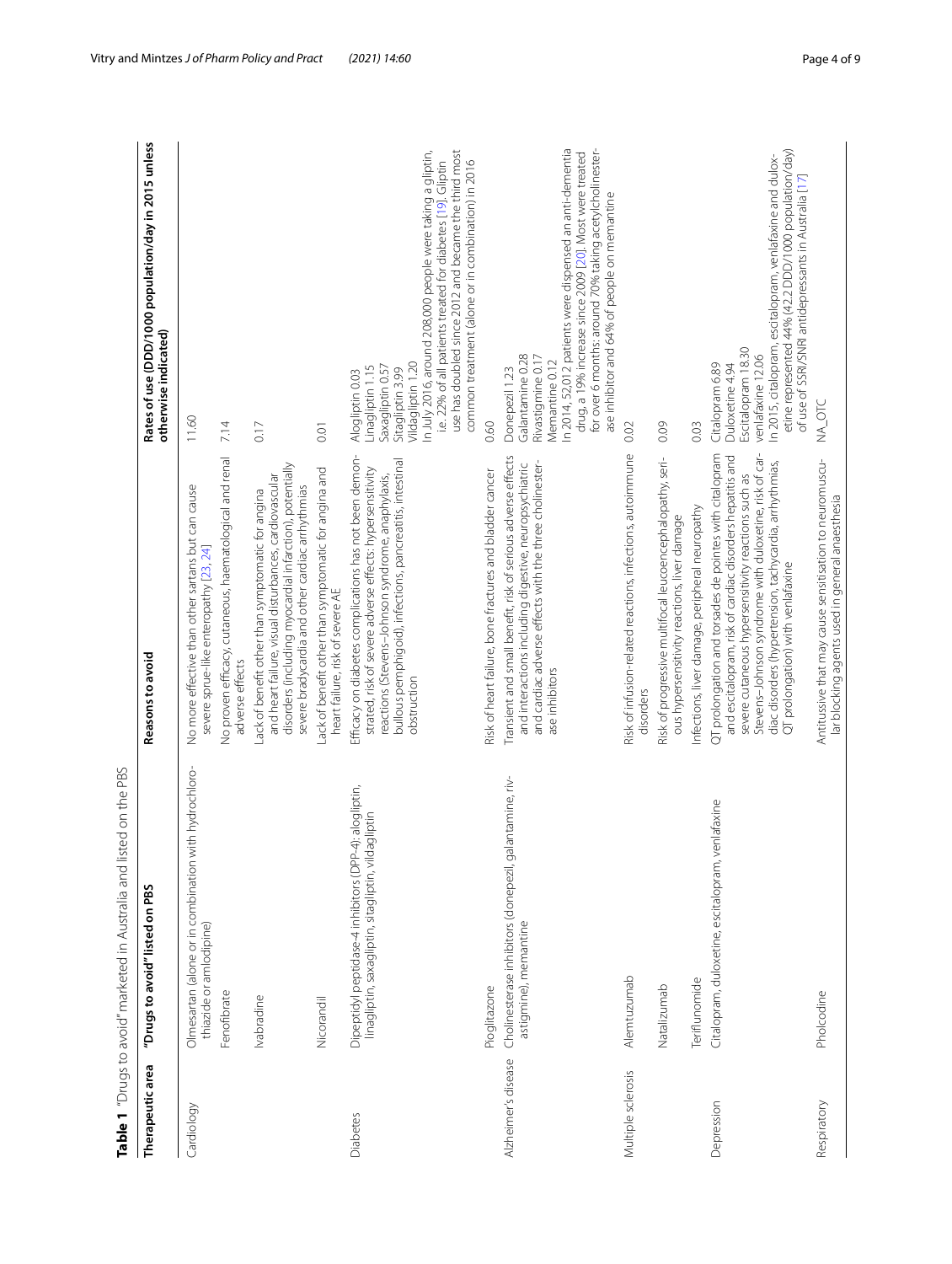| Table 1 (continued) |                                                                                                                                              |                                                                                                                                                                                                                                        |                                                                                                                                                                                                                                                                                                                                               |
|---------------------|----------------------------------------------------------------------------------------------------------------------------------------------|----------------------------------------------------------------------------------------------------------------------------------------------------------------------------------------------------------------------------------------|-----------------------------------------------------------------------------------------------------------------------------------------------------------------------------------------------------------------------------------------------------------------------------------------------------------------------------------------------|
| Therapeutic area    | "Drugs to avoid" listed on PBS                                                                                                               | Reasons to avoid                                                                                                                                                                                                                       | Rates of use (DDD/1000 population/day in 2015 unless<br>otherwise indicated)                                                                                                                                                                                                                                                                  |
|                     | Oxymetazoline, pseudoephedrine                                                                                                               | including hypertensive crisis, stroke and arrhythmias, as<br>Decongestants for oral or nasal use with risk of serious<br>and even life-threatening cardiovascular disorders,<br>well as ischaemic colitis                              | NA_OTC                                                                                                                                                                                                                                                                                                                                        |
|                     | Inhaled mannitol                                                                                                                             | Lack of convincing evidence of efficacy in cystic fibrosis<br>with risk of bronchospasm and haemoptysis                                                                                                                                | 0.0026                                                                                                                                                                                                                                                                                                                                        |
|                     | Nintedanib                                                                                                                                   | No convincing evidence of efficacy in idiopathic pulmo-<br>nary fibrosis, risk of serious adverse effects including:<br>venous thromboembolism, bleeding, hypertension,<br>gastrointestinal perforations and impaired wound<br>healing | $\frac{1}{2}$                                                                                                                                                                                                                                                                                                                                 |
| Gastroenterology    | Cimetidine                                                                                                                                   | H2 antagonist with multiple drug interactions increas-<br>ing the risk of dose-dependent adverse effects of<br>combined medicines                                                                                                      | 0.02 (0.5% of the H <sub>2</sub> antagonist usage)                                                                                                                                                                                                                                                                                            |
|                     | Domperidone                                                                                                                                  | Indicated for intractable nausea and vomiting, risk of<br>arrhythmias and sudden death                                                                                                                                                 | 1.43                                                                                                                                                                                                                                                                                                                                          |
| Osteoporosis        | Denosumab                                                                                                                                    | prolongation associated with hypocalcaemia, osteone-<br>Limited efficacy, risk of serious adverse effects such as<br>musculoskeletal pain, severe infections, QT interval<br>crosis, multiple fractures after discontinuation          | with denosumab in 2015 (35,260 patients); with the rest<br>The 8th drug by PBS spending in 2017-2018 with 648,197<br>of use (47,303 patients) in previous users of at least one<br>[21]. Around half of initial osteoporosis treatment was<br>prescriptions, a 24% increase compared to 2016-2017<br>other osteoporosis medicine [22]<br>8.73 |
| Pain                | Celecoxib                                                                                                                                    | Greater risk of cardiovascular adverse effects (including<br>myocardial infarction and thrombosis) and skin reac-<br>tions than other NSAIDs                                                                                           | 5.62 (25.5% of PBS prescriptions for non-steroidal anti-<br>inflammatory drugs)                                                                                                                                                                                                                                                               |
|                     | Diclofenac/piroxicam                                                                                                                         | Greater risk of gastrointestinal and cutaneous disorders<br>(including toxic epidermal necrolysis) than other<br><b>NSAIDs</b>                                                                                                         | NA_OTC*                                                                                                                                                                                                                                                                                                                                       |
| Weight loss         | Orlistat                                                                                                                                     | Gastrointestinal disorders, liver damage, hyperoxaluria,<br>and bone fractures in adolescents                                                                                                                                          | 0.00044                                                                                                                                                                                                                                                                                                                                       |
| Smoking cessation   | Bupropion                                                                                                                                    | reactions (including angioedema and Stevens-Johnson<br>syndrome), addiction, and congenital heart defects in<br>Neuropsychiatric disorders, potentially severe allergic<br>children exposed to the drug in utero                       | 0.04871                                                                                                                                                                                                                                                                                                                                       |
| Skin/allergy        | Promethazine injection                                                                                                                       | extravasation or inadvertent injection into an artery<br>Thrombosis, skin necrosis and gangrene following                                                                                                                              | 0.0377                                                                                                                                                                                                                                                                                                                                        |
|                     | DDD defined daily dose, MA rate of use not available, MA_OTC rates of use not available as these medicines can be also sold over-the-counter |                                                                                                                                                                                                                                        |                                                                                                                                                                                                                                                                                                                                               |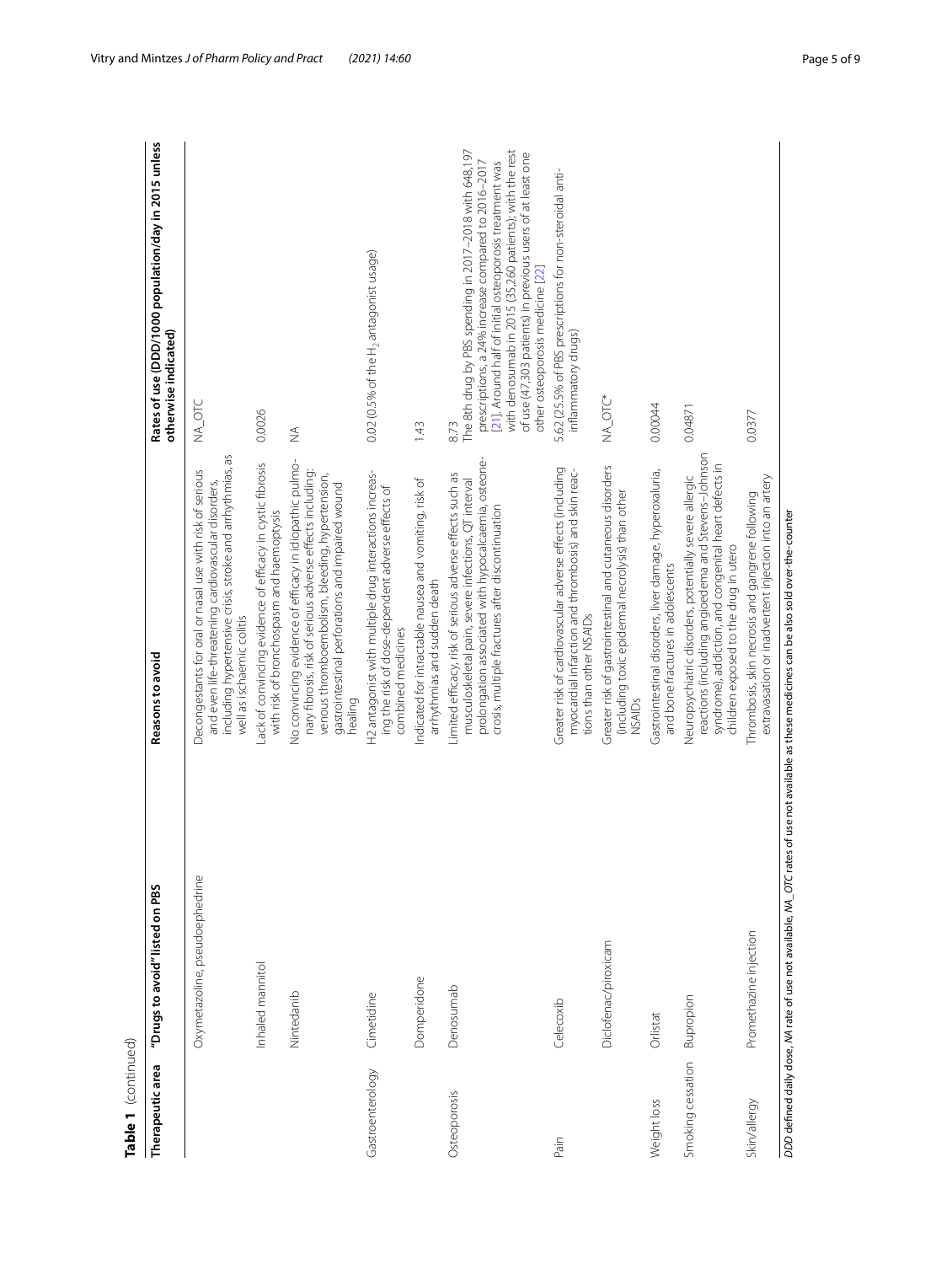<span id="page-5-0"></span>

|  |  |  | <b>Table 2</b> "Drugs to avoid" marketed in Australia but not listed on the PBS |  |  |  |  |  |  |  |  |
|--|--|--|---------------------------------------------------------------------------------|--|--|--|--|--|--|--|--|
|--|--|--|---------------------------------------------------------------------------------|--|--|--|--|--|--|--|--|

| Therapeutic area                 | "Drugs to avoid" marketed but not listed on PBS Reasons for avoiding |                                                                                                                                                                                                                                                                                 |  |  |  |  |  |
|----------------------------------|----------------------------------------------------------------------|---------------------------------------------------------------------------------------------------------------------------------------------------------------------------------------------------------------------------------------------------------------------------------|--|--|--|--|--|
| Cardiology                       | Bezafibrate                                                          | No proven efficacy in the prevention of cardiovascular events, cutaneous,<br>haematological and renal adverse effects                                                                                                                                                           |  |  |  |  |  |
|                                  | Ranolazine                                                           | Gastrointestinal and neuropsychiatric disorders, palpitations, bradycardia,<br>hypotension, QT prolongation and peripheral oedema                                                                                                                                               |  |  |  |  |  |
| Endocrinology                    | Conjugated oestrogens + bazedoxifene                                 | Risks of thrombosis and hormone-dependent cancers have not been<br>adequately evaluated                                                                                                                                                                                         |  |  |  |  |  |
|                                  | Tibolone                                                             | Risk of cardiovascular disorders, breast cancer and ovarian cancer                                                                                                                                                                                                              |  |  |  |  |  |
| Gynaecology                      | Ulipristal                                                           | Serious liver injury                                                                                                                                                                                                                                                            |  |  |  |  |  |
| Gastroenterology                 | Droperidol                                                           | Ventricular arrhythmias and sudden death                                                                                                                                                                                                                                        |  |  |  |  |  |
|                                  | Glyceryl trinitrate ointment                                         | No proven efficacy for chronic anal fissure, headache that can be severe                                                                                                                                                                                                        |  |  |  |  |  |
|                                  | Prucalopride                                                         | Adverse effect profile is poorly documented, particularly with respect to<br>cardiovascular disorders, depression and suicidal ideation and terato-<br>genicity                                                                                                                 |  |  |  |  |  |
| Infections                       | Moxifloxacin                                                         | Toxic epidermal necrolysis and fulminant hepatitis and has also been<br>linked to an increased risk of cardiac disorders                                                                                                                                                        |  |  |  |  |  |
| Oncology                         | Nintedanib                                                           | Indicated for non-small cell lung cancer serious adverse effects including<br>venous thromboembolism, bleeding, hypertension, gastrointestinal<br>perforations and impaired wound healing                                                                                       |  |  |  |  |  |
|                                  | Panobinostat                                                         | Many, often serious and life-threatening adverse effects                                                                                                                                                                                                                        |  |  |  |  |  |
|                                  | Vandetanib                                                           | Serious adverse effects (diarrhoea, pneumonia, hypertension) occur<br>in about one-third of patients. There is also a risk of interstitial lung<br>disease, torsades de pointes and sudden death                                                                                |  |  |  |  |  |
|                                  | Vinflunine                                                           | High risk of haematological adverse effects (including aplastic anaemia),<br>and a risk of serious infections and cardiovascular disorders (torsades de<br>pointes, myocardial infarction, ischaemic heart disease)                                                             |  |  |  |  |  |
| Pain                             | Etoricoxib                                                           | Excess of cardiovascular events (including myocardial infarction and<br>thrombosis) and skin reactions                                                                                                                                                                          |  |  |  |  |  |
|                                  | Glucosamine                                                          | Allergic reactions (angioedema, acute interstitial nephritis) and hepatitis                                                                                                                                                                                                     |  |  |  |  |  |
|                                  | Parecoxib                                                            | Excess of cardiovascular events (including myocardial infarction and<br>thrombosis) and skin reactions                                                                                                                                                                          |  |  |  |  |  |
| Psychiatry                       | Agomelatine                                                          | No proven efficacy, hepatitis and pancreatitis, suicide and aggression, as<br>well as serious skin disorders including Stevens-Johnson syndrome                                                                                                                                 |  |  |  |  |  |
|                                  | Dapoxetine                                                           | Aggressive outbursts, serotonin syndrome, and syncope                                                                                                                                                                                                                           |  |  |  |  |  |
|                                  | Milnacipran                                                          | Cardiac disorders (hypertension, tachycardia, arrhythmias, QT prolonga-<br>tion)                                                                                                                                                                                                |  |  |  |  |  |
| Respiratory medicines Bromhexine |                                                                      | Risk of anaphylactic reactions and severe, sometimes fatal cutaneous<br>reactions such as erythema multiforme, Stevens-Johnson syndrome<br>and toxic epidermal necrolysis                                                                                                       |  |  |  |  |  |
|                                  | Phenylephrine                                                        | Serious and even life-threatening cardiovascular disorders, including<br>hypertensive crisis, stroke and arrhythmias, as well as ischaemic colitis                                                                                                                              |  |  |  |  |  |
| Weight loss                      | Bupropion + naltrexone                                               | Neuropsychiatric disorders (including aggressiveness, depression and<br>suicidal ideation), potentially severe allergic reactions (including angi-<br>oedema and Stevens-Johnson syndrome), addiction, and congenital<br>heart defects in children exposed to the drug in utero |  |  |  |  |  |

deprescribing these medicines in dementia [[35\]](#page-8-19). It is not known yet if this guideline will have a substantial impact on prescribing.

Denosumab has limited efficacy in terms of fracture prevention in osteoporosis and has serious adverse efects such QT interval prolongation associated with hypocalcaemia and severe infections. Between 2010 and 2018, thousands of cases of immune dysfunction with denosumab have been reported globally [\[36](#page-8-20)]. There is a high risk of multiple vertebral fractures after denosumab discontinuation [\[37](#page-8-21)]. Since its frst marketing in Australia to March 2021, 313 cases of hypocalcaemia have been reported with denosumab to the Therapeutics Goods Administration including 19 deaths, and also 76 cases of cellulitis, 315 cases of osteonecrosis of the jaw, and 77 cases of atypical femoral fractures [\[38\]](#page-8-22). DUSC expressed concerns about frequent use among residential aged care patients who may be at higher risk of adverse effects [\[22](#page-8-6)].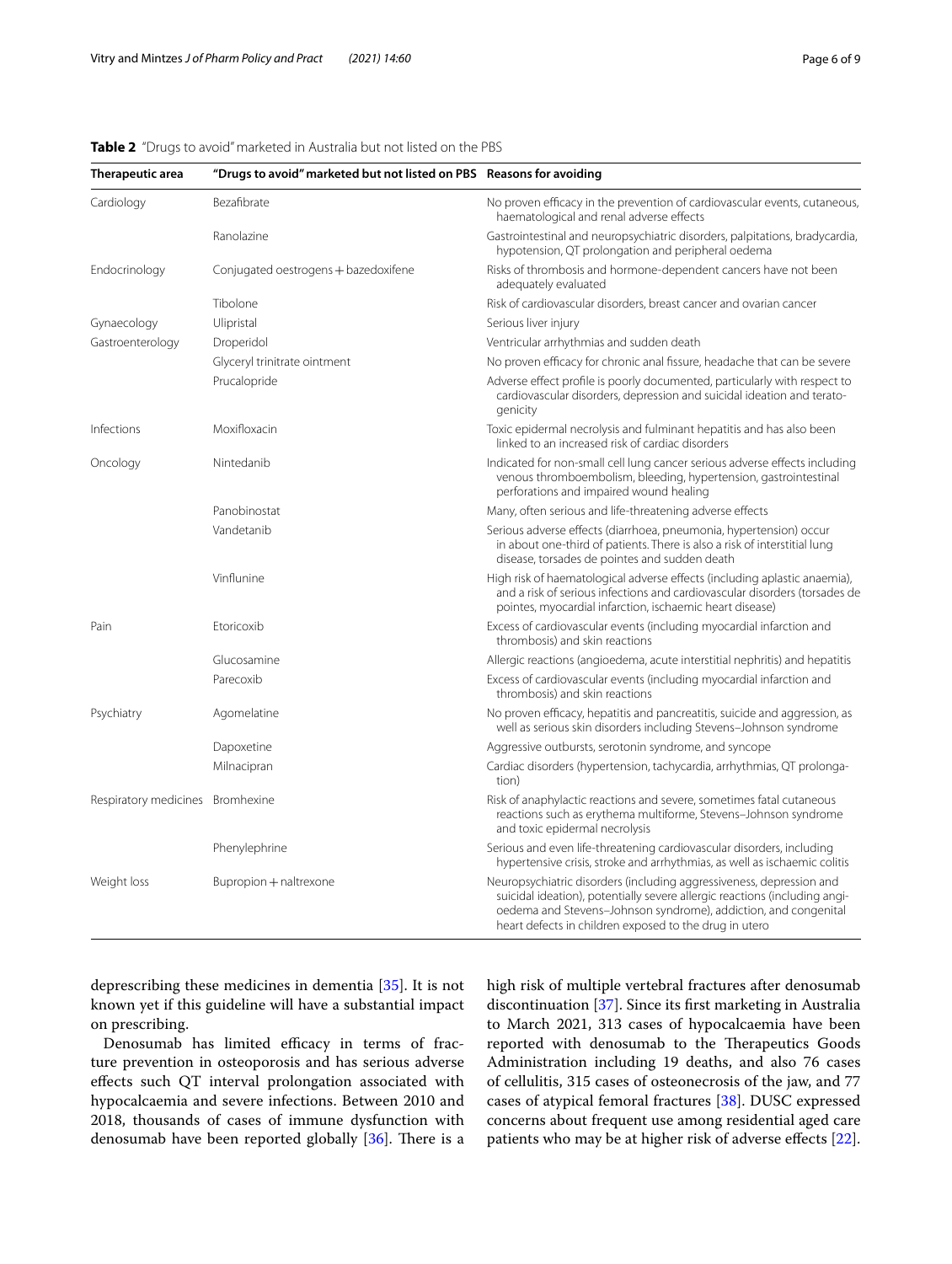Despite these concerns, use of denosumab continued to increase in 2017–2018, largely replacing the bisphosphonates as a frst-line osteoporosis treatment [[18](#page-8-2), [22\]](#page-8-6).

Duloxetine, citalopram, escitalopram and venlafaxine are antidepressants which represented almost half of antidepressant use in Australia in 2015  $[17]$  $[17]$ . They are all among the medicines recommended as initial treatment options for major depression by Australian Therapeutic guidelines [\[39\]](#page-8-23). Although these guidelines state that they may cause a wide range of adverse efects, they do not mention rare life-threatening adverse such as the QT interval prolongation and Torsades de Pointes, which can occur even at recommended doses of citalopram and escitalopram [[40](#page-8-24)]. Duloxetine can cause hepatitis and severe cutaneous hypersensitivity reactions. Venlafaxine overdoses are associated with a high risk of cardiac arrest. Frequent use of antidepressants in Australia, which had the third highest consumption of OECD countries in 2017 [\[41](#page-8-25)], may be explained by limited access to psychological counselling, overestimation of efficacy  $[42]$  $[42]$  and inadequate knowledge of risks [\[43\]](#page-8-27). When an antidepressant is needed, safer alternatives exist to those included in the "Drugs to Avoid" list, with similar efficacy levels, including other Selective Serotonin Reuptake Inhibitors (SSRIs) such as fuoxetine, fuvoxamine, or sertraline.

Nine of the medicines to avoid (15.8%) were sold as OTC products in Australia. Although sales data were unavailable, products such as bromhexine, oxymetazoline, pseudoephedrine, pholcodine are ingredients in cough and cold products, and glucosamine is used in arthritis. These are common conditions, suggesting frequent use.

Thirty-six (39%) of these medicines were not registered in Australia. Except in a few cases, it was not possible to determine if regulatory approval for these medicines had ever been sought in Australia. Tolcapone, a medicine indicated for Parkinson's disease, was withdrawn two months after its regulatory approval from European countries and Australia because of the risk of severe hepatitis [\[44](#page-8-28)]. It was later re-introduced in European countries but not in Australia. Quinine is not marketed for nocturnal cramps in Australia and the TGA issued a safety warning for this off-label use in 2011  $[45]$  $[45]$ .

A study examined the marketing status of the 2017 *Prescrire*' list of "Drugs to avoid" in Canada [\[46\]](#page-8-30). Most (61%) were also available in Canada, a minority of which had been assessed for therapeutic beneft in Canada  $(n=36)$  as a background to pricing or reimbursement. Only 2/36 (5.5%) had been found to provide a substantial improvement.

The assessment of the therapeutic value of medicines relies on the estimation of the balance of risks and benefts. *Prescrire*'s analysis considers that there is no justifcation for exposing patients to medicines that may cause potentially serious or life-threatening adverse efects if safer treatment alternatives exist or in the absence of a well-demonstrated beneft. Based on their evidence review, *Prescrire* judges them to be "more dangerous than benefcial", and believes that there is no valid reason for them to continue to be marketed. The relative value of medicines can vary from one country to another and there are diferences of opinion for what constitutes an acceptable harm-tobeneft balance. Furthermore, the safety of medicines is very difficult to evaluate as it involves comparing adverse efects that can be very diferent qualitatively, in terms of their likelihood of occurring, and are based on diferent sources and levels of evidence. Nevertheless, the comparison of Australian prescribing practices versus *Prescrire*'s assessments is worth doing, as is highlights real safety concerns with Australian current prescribing practices.

National regulatory authorities vary in their decisions on market approval in regard to what represent an acceptable harm–beneft balance. One-third of the drugs in *Prescrire*'s "Drugs to Avoid" list are not currently marketed in Australia. Patterns of withdrawal of medicines because of safety reasons are inconsistent across countries  $[47]$  $[47]$ . There is also a low level of concordance (10.3%) between regulators in the decision to warn clinicians and the public about risks of approved prescription medicines [[48\]](#page-8-32). Regulators do not publicly comment on each other's decisions, and the reasons behind these diferences are unclear. Calls have been made to raise the bar for market approval of new medicines [[49\]](#page-8-33), by requiring comparative evidence on meaningful clinical outcomes rather than on surrogate endpoints, in particular for medicines for prevention or chronic use, including for type 2 diabetes [[50](#page-8-34)] and osteoporosis [[51\]](#page-8-35). Causality of rare adverse reactions is always difficult to establish, but there is no justification for exposing patients to potential risks if safer and equally efective alternatives exist. Although DUSC has raised concerns on extensive use of several of these medicines (i.e. denosumab and drugs for Alzheimer's disease), these concerns have not led to shifts in reimbursement or regulatory status. In a recent study, the TGA was found to be the least active in releasing medicines safety advisories compared to its counterparts in the United States, United Kingdom and Canada (no warning in 70.4% of 619 drug-risk issues identifed over a 10-year period compared 41.0%, 49.9% and 52.4% in the US, Canada and the UK, respectively)  $[48]$  $[48]$  $[48]$ . Thus the extent to which Australian clinicians are warned of emergent safety concerns is an open question.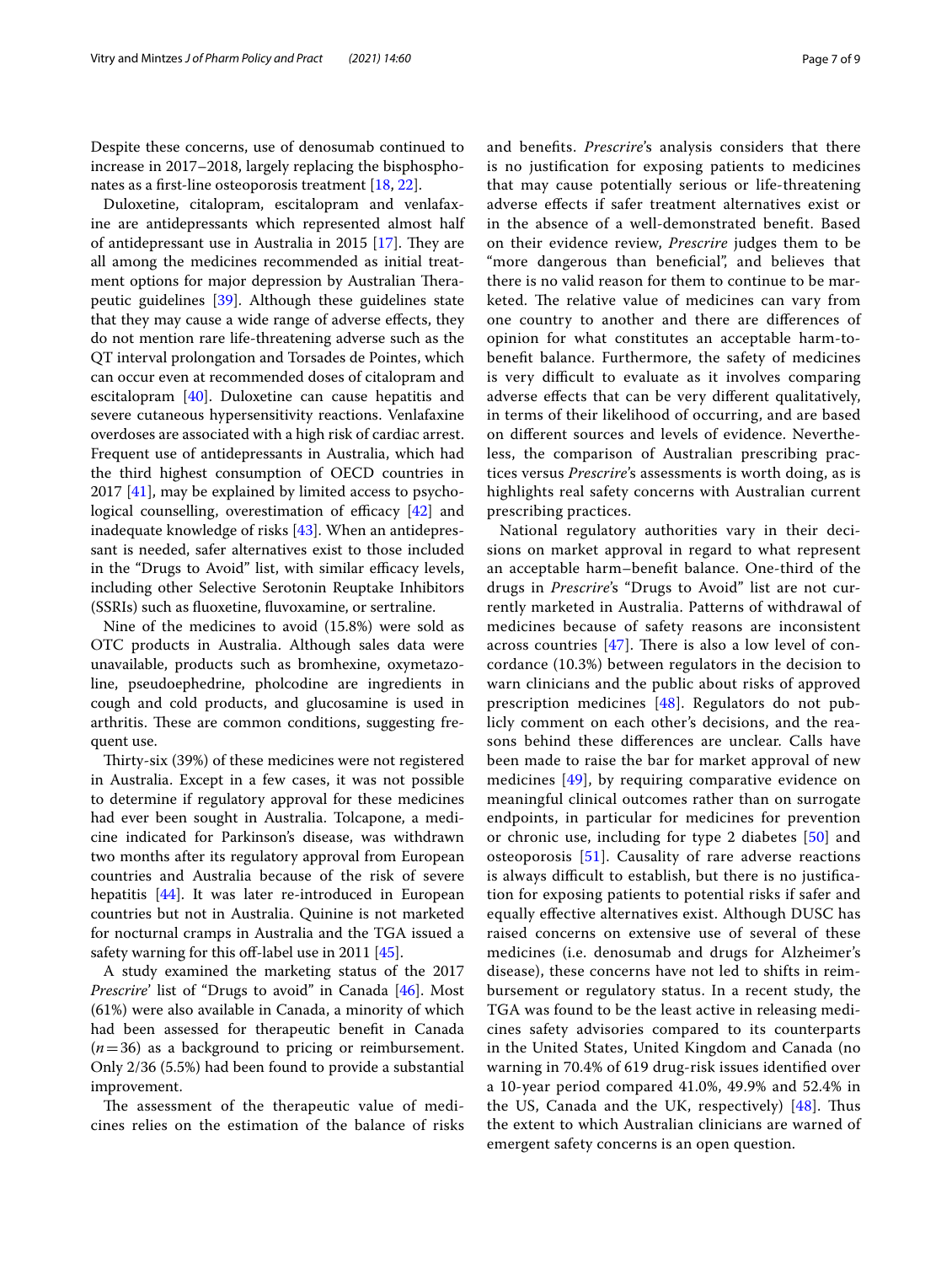#### **Limitations**

We have used the 2019 "Drugs to Avoid" list as we have checked the registration and funding status of the medicines in Australia in 2019. The usage data, mostly from 2015, may not refect the safety concerns back in 2015. However, of the 35 medicines listed on the PBS, 27 (77%) were already included in the 2015 "Drugs to Avoid" list. Of the eight medicines not listed in 2015, fve had a very low usage in 2015 (pioglitazone (which had been withdrawn from the French market), alemtuzumab, inhaled mannitol, nintedanib), and three were added in the 2016 list (citalopram, escitalopram and diclofenac). Safety alerts were issued for diclofenac in 2013 and additional warnings were listed in the Australian Product Information in October 2014, as requested by the TGA. The TGA also required dosing recommendations for citalopram in November 2011. Diferences between the 2015 and the 2019 "Drugs to Avoid" *Prescrire*' lists are unlikely to change the conclusions of the study.

## **Conclusions**

Our study showed that 16 medicines with a risk of severe adverse efects are in substantial use in Australia despite the availability of alternative treatments which are at least as efective but have a safer profle than these "drugs to avoid". This situation is inconsistent with one of the central objectives of Australia's National Medicines Policy, Quality Use of Medicines [[52\]](#page-8-36). Quality Use of Medicines and Medicines Safety was made the 10th National Health Priority Area in Australia in 2019 [\[53](#page-8-37)]. Although a number of initiatives are being implemented in particular in the elderly population living in residential aged care (98% of residential aged care residents have at least one medication-related problem) [[53](#page-8-37)], regulatory and funding agencies should review the evidence on benefts versus harm of marketed medicines, and take concrete steps to protect patients from medicines found to be more harmful than benefcial.

#### **Acknowledgements**

The authors thank the amazing and tireless efforts of the *Prescrire* team to review the harm-beneft balance of new medicines marketed in Europe and in France since 1981. With other members of the International Society of Drug Bulletins (ISDB), a world wide network of bulletins and journals on drugs and therapeutics that are fnancially and intellectually independent of pharmaceutical industry, they do provide essential information to improve quality use of medicines and reduce medicine harm.

#### **Authors' contributions**

AV and BM designed the study. AV extracted and analysed the data, AV and BM interpreted the results, drafted and revised the manuscript.

#### **Funding**

No funding was received for this study.

#### **Availability of data and materials**

All data generated or analysed during this study are included in this published article.

#### **Declarations**

**Ethics approval and consent to participate** Not applicable.

#### **Consent for publication**

Not applicable.

#### **Competing interests**

Agnes Vitry declares that she has no competing interests. In 2020, Barbara Mintzes acted an expert witness for Health Canada in a legal challenge by BIE Health Products related to regulation of marketing*.*

#### **Author details**

<sup>1</sup> Clinical and Health Sciences, University of South Australia, GPO Box 2471, Adelaide, SA 5001, Australia. <sup>2</sup> Charles Perkins Centre and School of Pharmacy, University of Sydney, Camperdown, Sydney, Australia.

Received: 10 December 2020 Accepted: 7 July 2021 Published online: 13 July 2021

#### **References**

- <span id="page-7-0"></span>Shamliyan TA, Kane RL. Drug-related harms in hospitalized Medicare benefciaries: results from the healthcare cost and utilization project, 2000–2008. J Pat Saf. 2016;12:89–107.
- <span id="page-7-1"></span>2. Zhang HW, Du W, Gnjidic D, Chong S, Glasgow N. Trends in adverse drug reaction-related hospitalisations over 13 years in New South Wales, Australia. Intern Med J. 2019;49:84–93.
- <span id="page-7-2"></span>3. Pharmaceutical Society of Australia. Medicine Safety: Take Care. Canberra: PSA; 2019. Accessed 23 June 2021.
- <span id="page-7-3"></span>4. Masnoon N, Shakib S, Kalisch-Ellett L, Caughey GE. Tools for assessment of the appropriateness of prescribing and association with patientrelated outcomes: a systematic review. Drugs Aging. 2018;35:43–60.
- <span id="page-7-4"></span>5. Gallagher P, Ryan C, Byrne S, Kennedy J, O'Mahony D. STOPP (Screening Tool of Older Person's Prescriptions) and START (Screening Tool to Alert Doctors to Right Treatment). Consensus validation. Int J Clin Pharmacol Ther. 2008;46:72–83.
- <span id="page-7-5"></span>6. Redaction P. How a review in Prescrire is produced. 2008. [https://www.](https://www.prescrire.org/docus/howreviewsproduced.pdf) [prescrire.org/docus/howreviewsproduced.pdf.](https://www.prescrire.org/docus/howreviewsproduced.pdf) Accessed 27 June 2021.
- <span id="page-7-6"></span>7. Hwang TJ, Ross JS, Vokinger KN, Kesselheim AS. Association between FDA and EMA expedited approval programs and therapeutic value of new medicines: retrospective cohort study. 2020;371:m3434.
- <span id="page-7-7"></span>8. Wieseler B, McGauran N, Kaiser T. New drugs: where did we go wrong and what can we do better? BMJ-Br Med J. 2019;366:8.
- 9. Bruce CS, Brhlikova P, Heath J, McGettigan P. The use of validated and nonvalidated surrogate endpoints in two European Medicines Agency expedited approval pathways: a cross-sectional study of products authorised 2011–2018. PLos Med. 2019;16:30.
- 10. Naci H, Davis C, Savovic J, Higgins JPT, Sterne JAC, Gyawali B, et al. Design characteristics, risk of bias, and reporting of randomised controlled trials supporting approvals of cancer drugs by European Medicines Agency, 2014–16: cross sectional analysis. BMJ-Br Med J. 2019;366:17.
- <span id="page-7-8"></span>11. Light DW, Lexchin JR. Pharmaceuticals as a market for "lemons": Theory and practice. Soc Sci Med. 2021;268:7.
- <span id="page-7-9"></span>12. Davis C, Naci H, Gurpinar E, Poplavska E, Pinto A, Aggarwal A. Availability of evidence of benefts on overall survival and quality of life of cancer drugs approved by European Medicines Agency: retrospective cohort study of drug approvals 2009–13. BMJ-Br Med J. 2017;359:13.
- <span id="page-7-10"></span>13. Prescrire Redaction. Towards better patient care: drugs to avoid in 2019. Pescrire Int. 2019;28:1–10.
- <span id="page-7-11"></span>14. Vitry AI, Shin NH, Vitre P. Assessment of the therapeutic value of new medicines marketed in Australia. J Pharm Policy Pract. 2013;6:2.
- <span id="page-7-12"></span>15. Australian Government, Department of Health, Therapeutic Goods Administration. Australian Register of Therapeutic Goods Canberra2018.